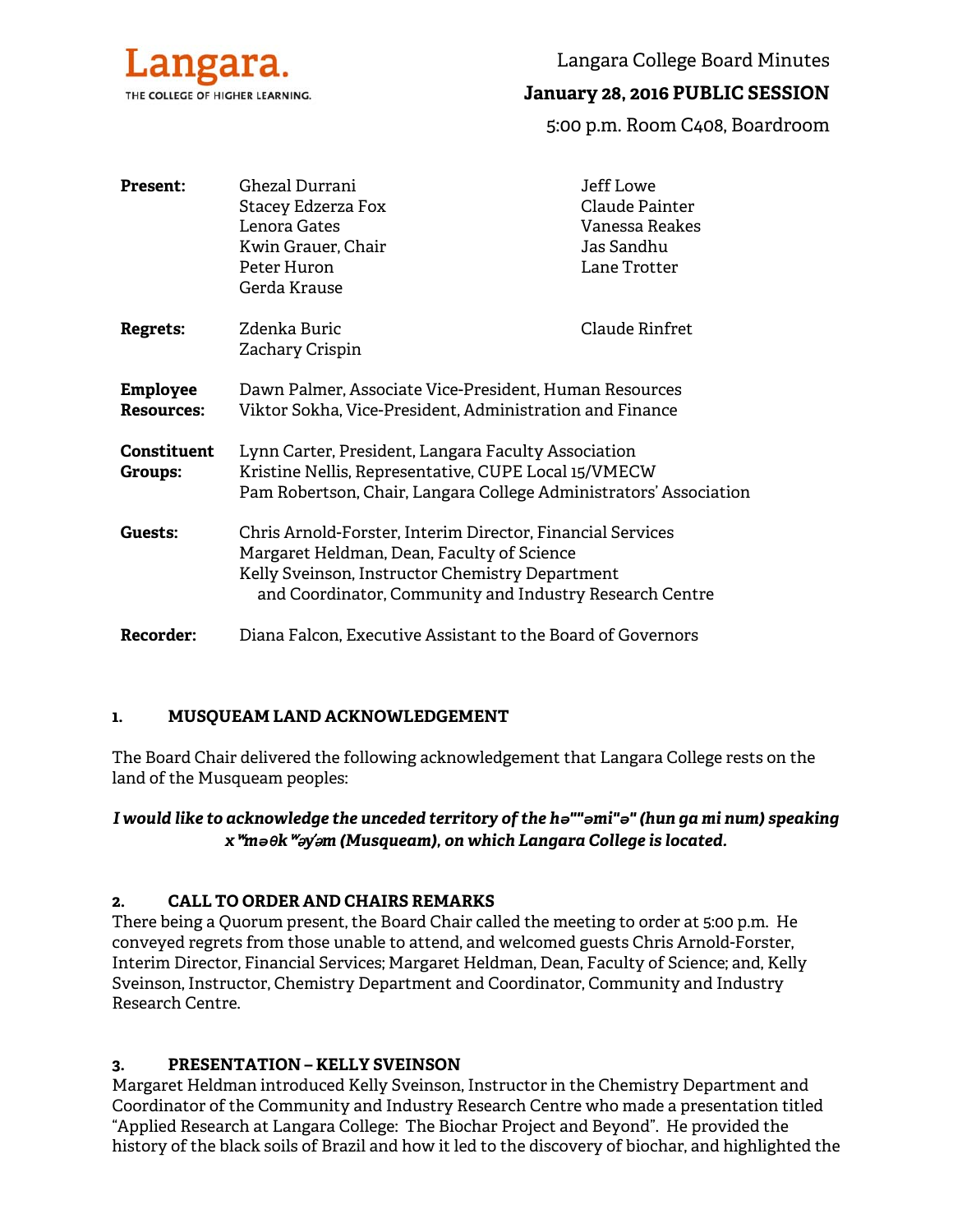Diacarbon Energy partnership and their testing of different wastes to create biochar. He further highlighted how Applied Research in Canadian Colleges has increased over the years providing opportunities for student engagement, connection to the community, enjoyable challenges for faculty, and growth for the college. He answered Board Members questions who received his presentation with a round of applause.

#### **4. APPROVAL OF AGENDA/CONSENT AGENDA**

It was moved by V. Reakes, seconded by P. Huron and unanimously resolved:

#### **THAT, the Langara College Board approve the agenda and approve/acknowledge the following items and motion on the consent agenda:**

- 4.1 Minutes of the Public Meeting held November 26, 2015 Approved
- 4.2 Chair's Written Report Acknowledged
- 4.3 President's Written Report Acknowledged
- 4.4 New Building Task Force
	- Minutes of Meeting held January 21, 2016 Acknowledged

# **5. CHAIR'S VERBAL REPORT**

The Board Chair highlighted events that he had attended over the past few months including the Musqueam Naming Ceremony and the annual Christmas Dinner hosted by the Langara Faculty Association. He further advised that the Office of the Auditor General will perform an ethics audit of select post-secondary institutions in February 2016, and will conduct an oversight audit of the college's financial statements during fiscal 2018-19.

## **6. PRESIDENT'S VERBAL REPORT**

L. Trotter provided a verbal report on the following:

- A cross-sector all Presidents meeting was held on November 27, 2015, for the 25 public colleges, institutes and universities in BC. The purpose of the meeting was to discuss the creation of a vision for post-secondary education in BC.
- The Musqueam Naming Ceremony was held on January 11, 2016, where the college was presented with a Musqueam name snəweyət leləm (pronounced sno-WAY-ith LAY-lum) which means "House of Teachings". A number of people have been involved in building the College's relationship with Musqueam and making this ceremony possible, but in particular President Trotter thanked Gail Sparrow, the college's Elder-in-Residence; Justin Wilson, Coordinator, Aboriginal Studies; Larry Railton, Manager, Services to Aboriginal Students; Clayton Munro, Registrar and Dean, Student Services; Lisa Fisher, Director, Communications and Marketing; and Wendy Lannard, Director, Facilities.
- The Takudai Seijin Shiki (Coming of Age) Ceremony was also held on January 11, 2016, where nine students of the Takudai program, now in its 38th year, were congratulated on reaching the age of majority (20) during the past year. The Takudai (or Coming of Age) ceremony is held annually in Japan and since the students could not be home for the event, the ceremony provided an opportunity to celebrate the occasion with Canadian host families, college staff, invited dignitaries, and friends. The ceremony included a welcome from Mr. Akira Uchida, Deputy Consul General of Japan, student speeches, and a presentation of gifts by Dr. Ian Humphreys.
- On January 15, 2016, the President spoke to the first graduating class of the Continuing Studies Registered Massage Therapy diploma program. The Registered Massage Therapy program is the first diploma offered by Continuing Studies, the first public program offered in British Columbia, and the first accredited public program. Congratulations went to the faculty and staff who through their dedication and hard work made this happen.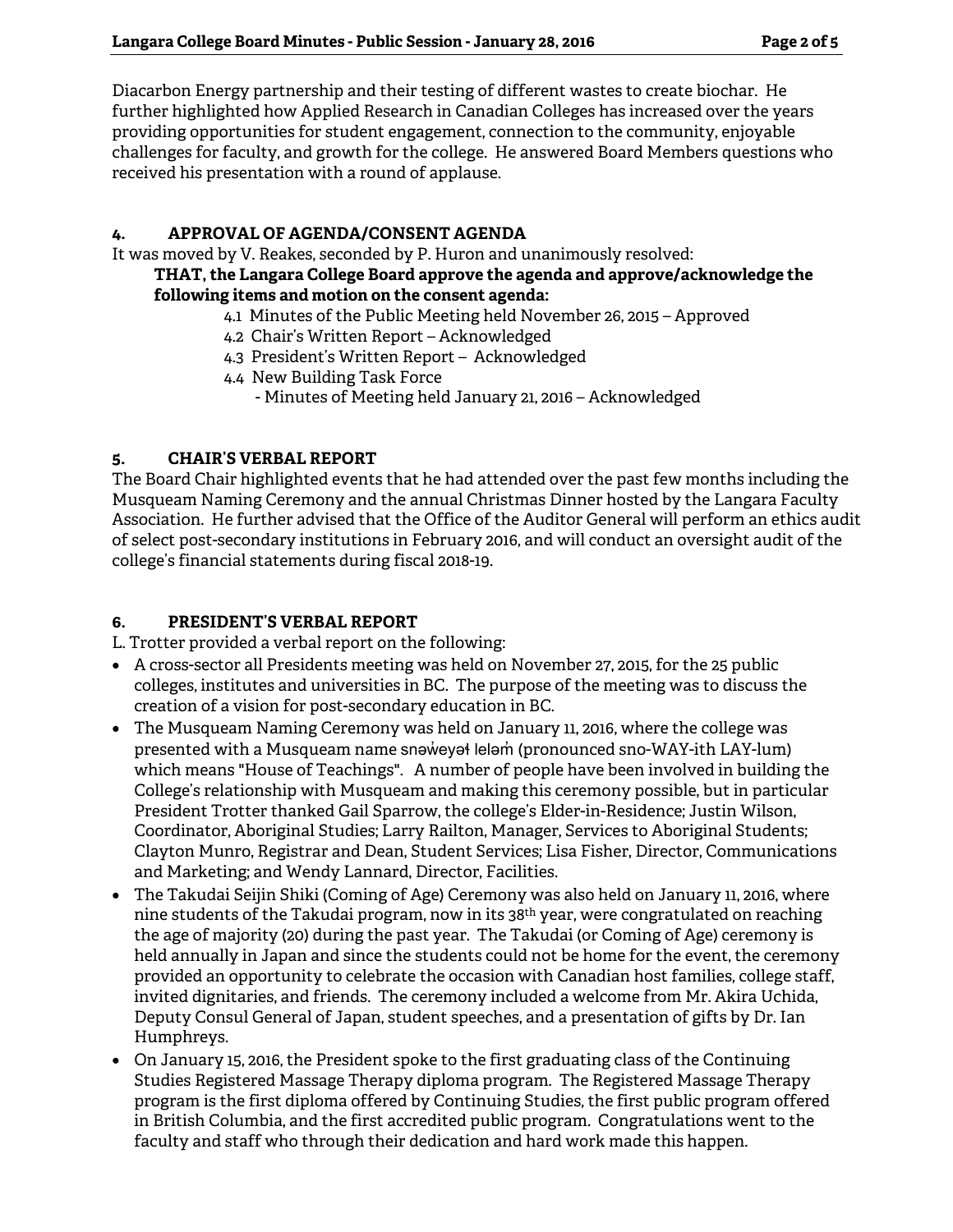## **7. COMMITTEE REPORTS, RECOMMENDATIONS AND APPROVALS**

#### **7.1 Audit and Finance Committee**

K. Grauer highlighted the minutes of the Audit and Finance Committee meeting held January 12, 2016, noting that the Committee reviewed the Audit Plan with the Auditors; received the Audit Planning Report for the year ending March 31, 2016; received the status of the 2014/15 Audit Observations; received a fiscal year 2016/17 Budget Development update; and received an update on Risk Management. The Committee also received recommendations to change Policy 470 – Investments, to approve the Q3 Forecast to the Ministry of Advanced Education, and to transfer year-end contributions to the Langara College Foundation.

Discussion ensued and it was noted that materiality is set at \$2.3M which has been reduced from the previous year to provide the necessary assurance that everything is being covered due to the recent turnover of key positions in the Financial Service Department.

## **7.2 Approval of 2015/16 Audit Plan and Signing of Engagement Letter**

It was moved by C. Painter and seconded by V. Reakes  **THAT, the 2015-16 Audit Plan be approved; and** 

### **THAT Viktor Sokha, Vice-President, Administration and Finance, and Lane Trotter, President, be authorized to sign the Engagement Letter.**

#### **Carried Unanimously.**

## **7.3 Approval of Policy 460 – Investments**

V. Sokha highlighted Policy 460 – Investments attached to the agenda. He noted that since all endowments have been transferred to the Langara College Foundation, the changes were made to remove all reference to endowments and to perform housekeeping changes to update position titles and committee names.

A board member advised that the removal of all reference related to endowments could make it difficult for the college to receive donations should a donor prefer to donate directly to the College and not to the Langara College Foundation. Discussion ensued and the consensus was to leave the policy the way it is currently but to perform housekeeping changes to update position titles and committee names where required.

#### **7.4 Approval of Q3 Forecast to the Ministry of Advanced Education**

K. Grauer highlighted the Q3 Forecast attached to the agenda and advised that the Audit and Finance Committee reviewed the forecast and had no concerns submitting it the Ministry of Advanced Education.

It was moved by P. Huron and seconded by V. Reakes

**THAT the Board approve the Financial Forecast for fiscal years 2015/2016,2016/17, 2017/18 and 2018/19 prepared as at the end of the Third Quarter of 2015/16 (Q3), to be submitted to the Ministry of Advanced Education.** 

**Carried Unanimously.** 

#### **7.5 Approval of Year-end Transfers to the Langara College Foundation**

#### **a) Matching Funds**

K. Grauer spoke to the the College's process for matching endowment donations made by third parties each year. He advised that with the transfer of all endowments to the Foundation, the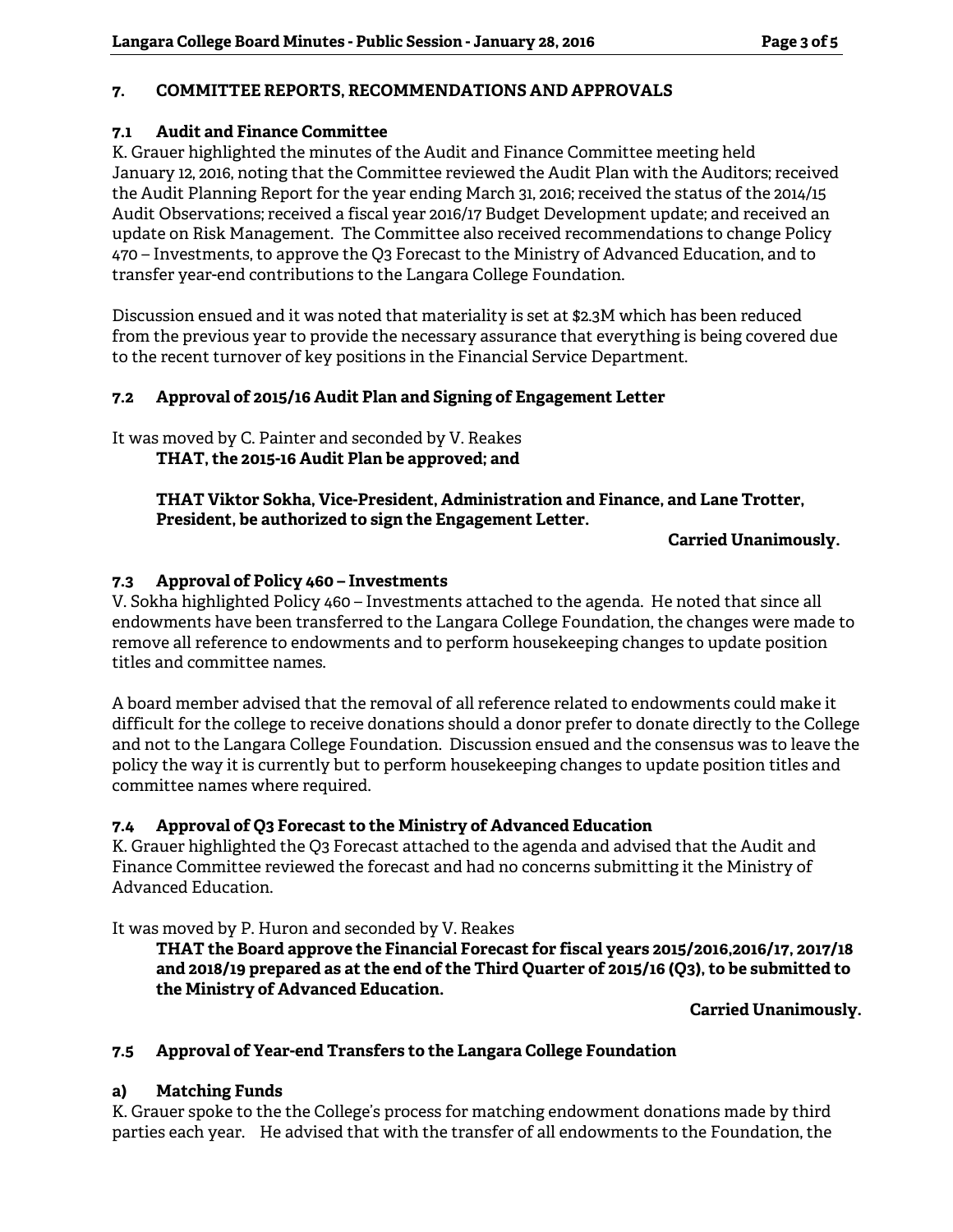Foundation will be responsible for administering all matching funds. Discussion ensued and Board Member's questions were answered.

It was moved by C. Painter and seconded by J. Lowe

**THAT, the Board authorize a transfer in the amount of \$200,000 to the Langara College Foundation as at March 31, 2016, for the purpose of matching endowment donations for the 2015 and 2016 fiscal years of the Foundation, and** 

**THAT, the College indicate that these funds are for the sole purpose of matching endowment donations received by the Foundation.** 

**Carried Unanimously.** 

## **b) Building Legacy Fund**

K. Grauer highlighted the background and purpose of the Building Legacy Fee. He advised that transferring these moneys to the Foundation, to the extent possible without incurring a deficit, will allow the original intentions of the Fund to be respected. Discussion ensued and in response to a Board Member's questions, it was noted that (1) the Langara College Board will always have representation on the Langara College Foundation Board; (2) the Langara College Board will be kept informed when funds are requested from the Langara College Foundation for use on capital projects; and (3) at this point it is not known when construction will begin on the new Creative Arts Building, but that this and the renovation and seismic upgrading to Building "A" were submitted to the Ministry in August as part of the Master Capital Plan.

It was moved by J. Lowe and carried by C. Painter

 **THAT, the Board authorize the transfer of the Building Legacy Fund to the Langara College Foundation as at March 31, 2016, for future Langara College capital projects at the Foundation's discretion, in an amount not to be greater than the College's revenues less its expenditures including all other transfers, for the year then ended, provided that any funds so transferred meet the requirements under Public Sector Accounting Standards to be accounted for as an expense, with such requirements to be agreed to by the College's auditors. Carried Unanimously.** 

# **8. FOR INFORMATION/DISCUSSION**

# **8.1 Third Quarter Financial Summary to December 31, 2015**

V. Sokha highlighted his memo distributed at the table (a copy is attached to these minutes) which provided a financial update for the Third Quarter ended December 31, 2015.

#### **8.2 2020 Strategic Plan**

L. Trotter advised that the new Strategic Plan that was approved by the Board at the November Board meeting is now available in print and digital format (copy distributed at the table and available on the website). The college has started to roll out the Strategic Plan beginning with two Town Halls that were held January  $21^{st}$  and  $25^{th}$ . The Town Halls were to preview the new Strategic Plan to the college community and to identify how the important objectives in the Plan will impact employees work over the next five years. Toolkit Workshops are also planned with Education Council and the Langara Leadership Team to help the community understand how to use the Plan and link it to the work the college does. The Plan will also be distributed to Government, the City of Vancouver, and other post-secondary institutions. A one-year progress report will be presented to the Board in 2017, with annual updates thereafter.